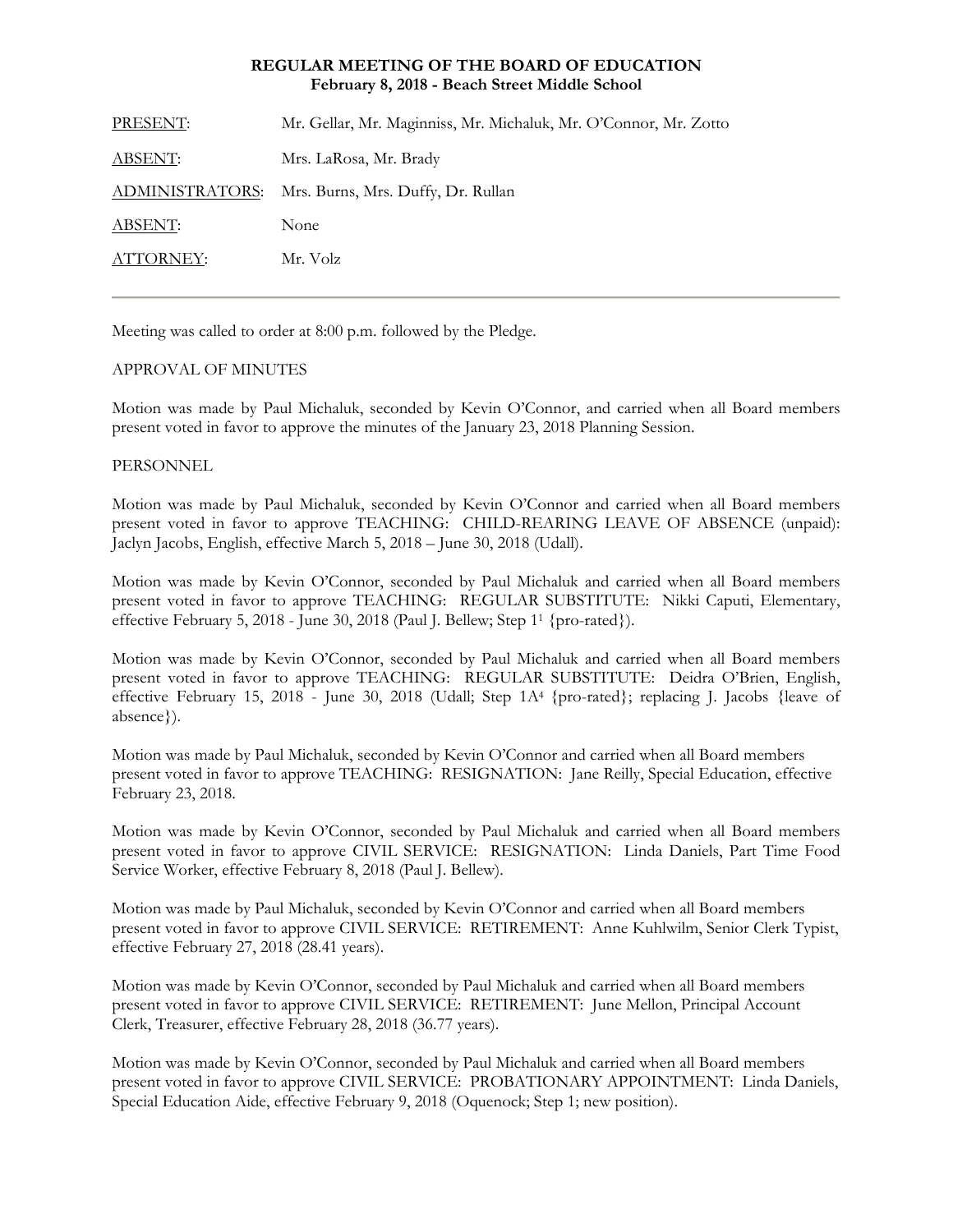Motion was made by Kevin O'Connor, seconded by Ron Maginniss and carried when all Board members present voted in favor to approve CIVIL SERVICE: PROBATIONARY APPOINTMENT: Colleen Guimaraes, Special Education Aide, effective February 9, 2018 (Oquenock; Step 4; replacing J. Dolan {Permanent Building Substitute}).

Motion was made by Paul Michaluk, seconded by Kevin O'Connor and carried when all Board members present voted in favor to approve CIVIL SERVICE: PROBATIONARY APPOINTMENT: Deborah Girardi, Special Education Aide, effective February 15, 2018 (Bayview; Step 1; replacing A. McClenahan {Security Receptionist Aide}).

Motion was made by Paul Michaluk, seconded by Ron Maginniss and carried when all Board members present voted in favor to approve OTHER: CLUBS/ADVISORS 2017-2018:

HIGH SCHOOL: Jazz Lab, Avery Yurman.

Motion was made by Kevin O'Connor, seconded by Ron Maginniss and carried when all Board members present voted in favor to approve OTHER: 2018 SPRING HIGH SCHOOL COACHES:

## BASEBALL:

 Shawn Rush, Varsity Coach Dick Zeitler, Assistant Varsity Coach Michael LaCova, J.V. Coach Joseph LaCova, Varsity/J.V. Volunteer Andrew Sesto, Varsity/J.V. Volunteer

#### SOFTBALL:

 Courtney Wilson, Varsity Coach Alexa Donofrio, Assistant Varsity Coach Colleen Reilly, J.V. Coach Kim Raimondi-Rinyu, J.V. Volunteer Coach

## BOYS TRACK

 Jeremy Robertson, Varsity Coach John Lavery, Assistant Varsity Coach Daniel Fannon, Varsity Volunteer Coach

 GIRLS TRACK Michelle Studley-Broderick, Varsity Coach Michael Distefano, Assistant Varsity Coach

# BOYS LACROSSE

 Scott Craig, Varsity Coach William Turri, Assistant Varsity Coach Thomas Corcoran, Varsity Volunteer Coach Anthony Pellati, Varsity Volunteer Coach Sean McAleavey, J.V. Coach Michael Delgado, Assistant J.V. Coach

## GIRLS LACROSSE

 Joseph Nicolosi, Varsity Coach Brian Cameron, Assistant Varsity Coach James Dooley, J.V. Coach Stacy Piropato, Assistant J.V. Coach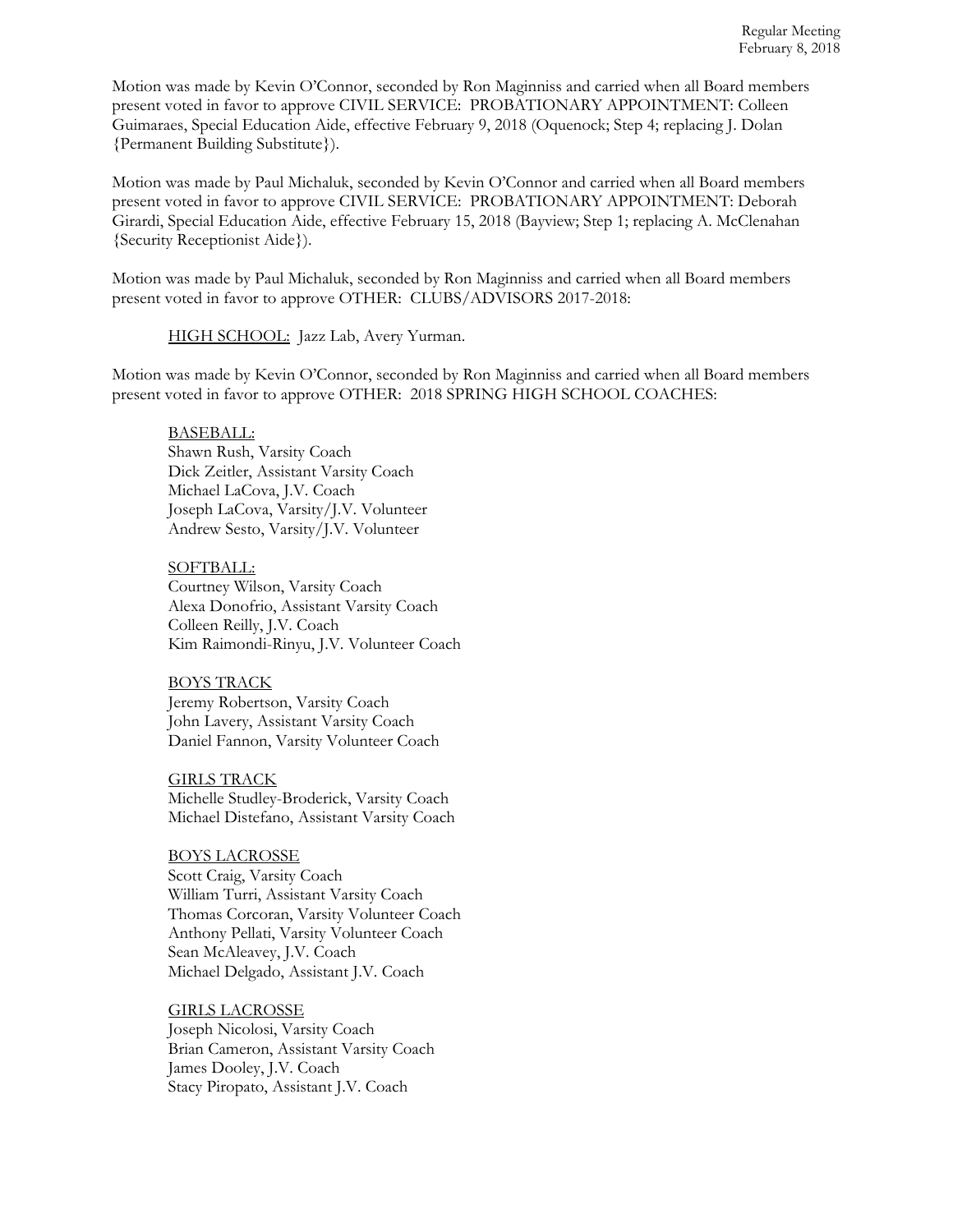## OTHER – 2018 SPRING HIGH SCHOOL COACHES - continued

 BOYS TENNIS George Botsch, Varsity Coach Norman Wingert, J.V. Coach

 GIRLS GOLF Thomas Loudon, Varsity Coach

Motion was made by Kevin O'Connor, seconded by Paul Michaluk and carried when all Board members present voted in favor to approve OTHER: 2018 SPRING MIDDLE SCHOOL COACHES:

#### BASEBALL

 Kevin Osburn, 7-8 Udall Coach Frank Riviezzo, Udall Volunteer Steve Mileti, 7-8 Beach Coach Larry Plompen, Beach Volunteer

 SOFTBALL Robert Weiss, 7-8 Udall Coach Edward Jablonski, 7-8 Beach Coach

 BOYS TRACK Kevin Murphy, 7-8 Udall Coach Chris Salerno, 7-8 Beach Coach

 GIRLS TRACK Tara Annunziata, 7-8 Udall Coach Lindsay Morgan, 7-8 Beach Coach

 BOYS LACROSSE Greg Schmalenberger, 7-8 Udall Coach Dennis J. Coleman, Assistant Udall Coach Michael Perrone, 7-8 Beach Coach

 GIRLS LACROSSE Kelly Weisenseel, 7-8 Udall Coach Kristie Ferruzzi, Assistant Udall Coach Toniann Riportella, 7-8 Beach Coach Cara Douglas, Assistant Beach Coach

 BOYS AND GIRLS SWIMMING Tom Bruder, 7-8 Udall/Beach Boys and Girls Coach John Luquer, Assistant Udall/Beach Boys and Girls Coach

 BOYS TENNIS JoAnne Orehosky, 7-8 Udall/Beach Coach

Motion was made by Kevin O'Connor, seconded by Paul Michaluk and carried when all Board members present voted in favor to approve OTHER: INSTRUCTIONAL SWIM AND FAMILY SWIM PROGRAM 2017-2018: LIFEGUARD (\$12 per hour): Nicholas Monaco.

Motion was made by Kevin O'Connor, seconded by Paul Michaluk and carried when all Board members present voted in favor to approve OTHER: HOMEBOUND INSTRUCTOR (\$30/hour): Jessica Cichy, effective January 26, 2018.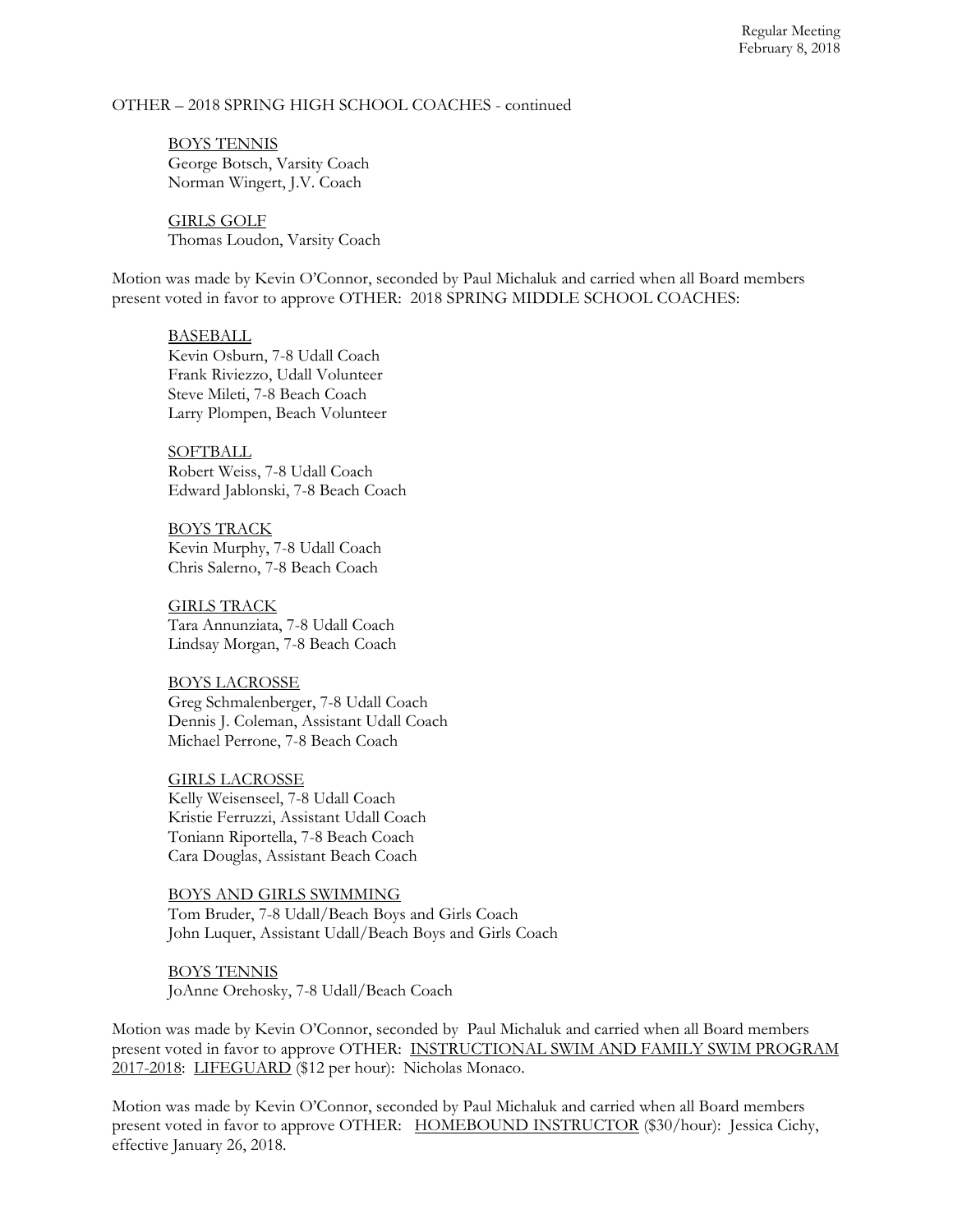Motion was made by Kevin O'Connor, seconded by Paul Michaluk and carried when all Board members present voted in favor to approve OTHER: SUBSTITUTE TEACHER (\$115 per diem): Jessica Cichy, effective January 26, 2018; Rosa Contos, effective January 23, 2018.

Motion was made by Kevin O'Connor, seconded by Paul Michaluk and carried when all Board members present voted in favor to approve OTHER: PERMANENT SUBSTITUTE TEACHER (\$130 per diem): Zachary Enoksen, effective February 9, 2018 through June 22, 2018.

## CURRICULUM UPDATE

Dr. Rullan informed the audience that NYSED has released the district's graduation rates which increased from 95% to 97%; there was also an increase in the number of students earning a Regents Diploma with Advanced Designation. The graduation rate for students with disabilities also increased from 83% to 92% with 64% receiving a Regents Diploma and 20% receiving a Regents Diploma with Advanced Designation.

The 1:1 Chromebook initiative at the elementary level continues and the district's Technology Integration Specialist has been providing professional development to Grade 5 classroom teachers. The district will be deploying Chromebooks to all fifth graders after February break and plans to pilot the use of Chromebook carts at the high school level next.

#### REPORT OF COMMITTEES:

Finance Committee: Ron Maginniss reported on the meeting held on  $2/6/18$ . Items reviewed included the December treasurer's report; December Extra-Curricular; December payroll summary; December financial statements; claims audit report and January system manager audit report. Also reviewed were warrants, payroll certification forms, budget transfers, Health Service Contract for East Islip UFSD and Special Education contracts for Lindenhurst UFSD. Mrs. Duffy also reviewed the district's 2017 fiscal stress score of "0", indicating "no designation" of fiscal stress. The district is in compliance with the Affordable Care Act.

Education Committee: Kevin O'Connor reported on the meeting held 2/8/18. The committee reviewed the updated Response to Intervention Plan which expanded to the middle schools. The World Language Department has been working on providing a foreign language experience in the elementary schools and members of the World Language honor societies will teach mini lessons to elementary students.

Building and Grounds Committee: Paul Michaluk reported on the meeting held on 2/6/18. Mr. Robertson from BBS provided a bond update and reviewed security vestibule plans for elementary and middle schools; the committee is considering the practice of sharing equipment with other districts on an as-needed basis; the IT Department is recommending two additional storage servers to allow security cameras to record 24/7; preparations are in place for the use of the high school, Beach Street and Udall gyms for a multi-town soccer tournament; the high school Performing Arts Center has been rented for most winter and spring weekends; and a plan is in place to expand the Hall of Fame this winter to allow for more award plaques. Other items discussed were South Shore Children's Center request to lease two additional classrooms; the installation of a hallway door at Westbrook to limit access to South Shore Children's Center; and the installation of the new air conditioning units by Divine Rhythms.

Committee on Special Education: Ron Maginniss reported on the meeting held on 2/8/18. Items reviewed included CPSE/CSE recommendations and annual reviews.

Policy Committee: Kevin O'Connor reported on the meeting held on  $2/6/18$ . The committee had a *First Reading* on Policy No. 7122.2 Release Time for Students and Policy No. 7224 Community Service. Mr. Gellar noted that a correction was made to Policy No. 7122.2 after the *First Reading* took place.